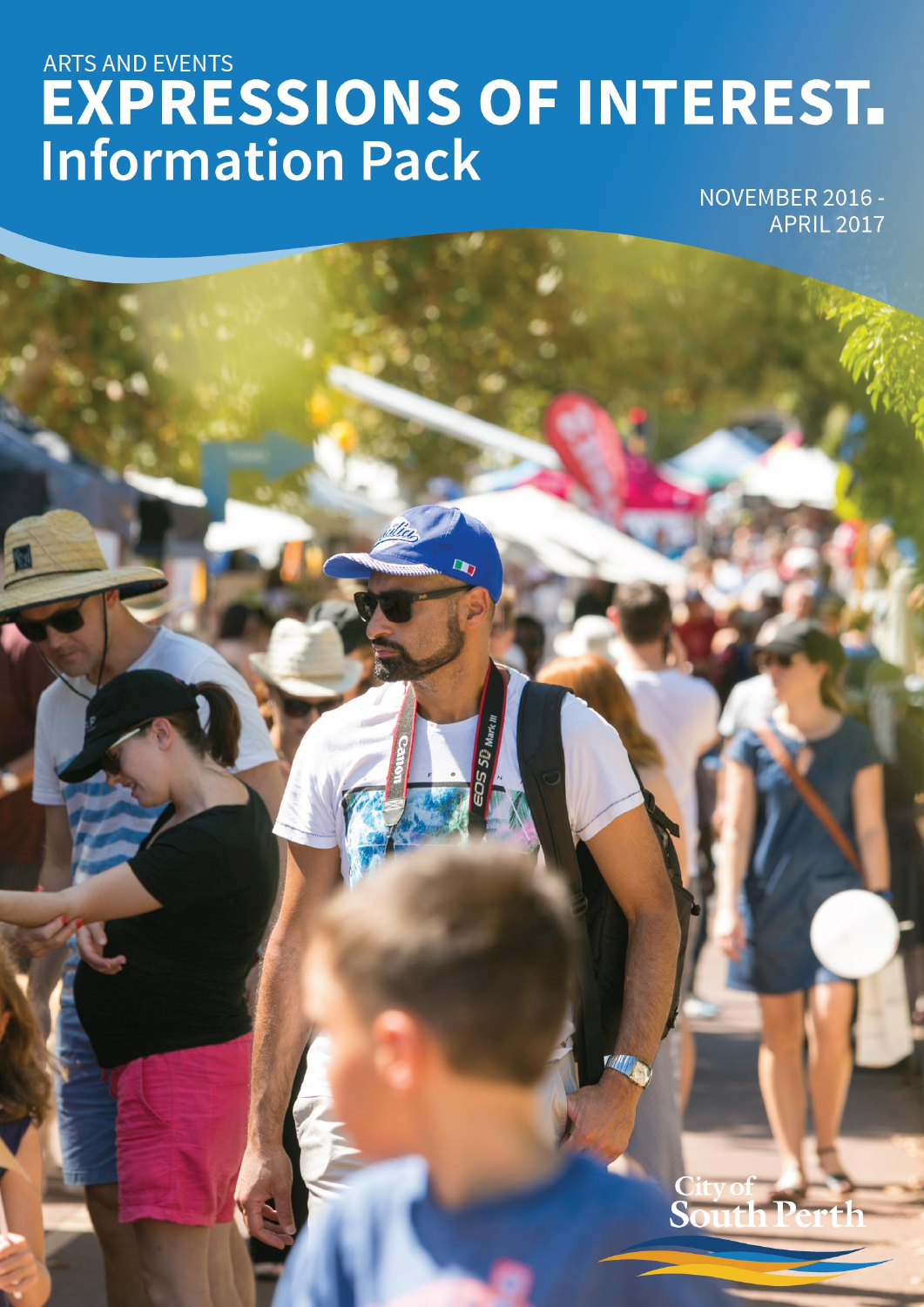The City of South Perth is currently seeking Expressions of Interest (EOIs) from partners who would like to be part of the City's arts and events season occurring from November 2016 to April 2017. Event organisers, community groups, businesses, performing and visual artists are welcome to submit events and activities for possible inclusion. If selected, your activity will be promoted and supported as part of the City's six-month promotional campaign and we may also be able to assist with other event arrangements.

# **promotion**

Activities selected for inclusion will be promoted via the below mediums:

| <b>Calendar</b>                        | Two 'What's On' calendars distributed to all residents to promote Nov 2016 - Jan 2017<br>activities and Feb 2017 to April 2017 activities. The calendars will coincide with the                                                                                      |  |
|----------------------------------------|----------------------------------------------------------------------------------------------------------------------------------------------------------------------------------------------------------------------------------------------------------------------|--|
|                                        | launch of each quarter and be printed and delivered to all residents across the City of                                                                                                                                                                              |  |
|                                        | South Perth plus distributed at selected venues in the Perth metro area.                                                                                                                                                                                             |  |
| <b>Website event</b><br><b>listing</b> | Events included for promotion will have individual event listings on the City's NEW<br>website. The campaign will commence from October and aim at channeling traffic to the<br>website listings throughout the season.                                              |  |
| <b>General promotion</b><br>& media    | A significant promotional campaign will coincide with the launch of the events online<br>and the calendar distributions. The campaign will commence from October and will<br>include media releases, promotion in City quarterly publications and much more.         |  |
| <b>Social media</b><br>campaign        | All events, activities and art will also form part of a social media campaign directing<br>activity and online traffic to further information. Individual media and social media<br>campaigns may also be developed for any permanent artworks or unique activities. |  |

# **key events and activities**

The arts and events season will feature the City's largest iconic events including, the Australia Day Celebrations, Fiesta and the Angelo Street Marketplace. Other events and activities programmed to be promoted include the return of the food trucks at the South Perth foreshore, a pop-up bar, an ephemeral art installation, a selection of Fringe World events, 'Find Me' activities, the opening launch of the Manning Hub Community facility and the launch of an array of permanent public art throughout the City.

## **Australia Day | Fiesta Concert | Angelo Street Marketplace**

The Australia Day Celebration Zone (Thursday 26 January 2017) and the Angelo Street Marketplace (Sunday 26 March 2017) have capacity to host stallholders, workshops and performers. If you are interested in being a part of one of these events, look out for the stallholder EOI packages available on the website under the individual event listing. Alternatively, for notifications and more information subscribe to the City's Facebook page here: [facebook.com/CityofSouthPerth.](https://www.facebook.com/CityofSouthPerth) The City's Fiesta Concert (Saturday 25 February 2017) does not have capacity to host any further performers or stalls, however, if you have a children's activity that you think may suit, please contact the City's Culture and Events Officer or email any information to [enquiries@southperth.wa.gov.au.](mailto:enquiries@southperth.wa.gov.au)

# **seeking**

The City is seeking involvement from multiple partners interested in hosting any type of event, place activation, artwork installation, workshop, seminar or other public activity. The City is eager to hear from you if you are:

- An event organiser,
- Business and/or community group,
- Commercial partner with an interest in our community,
- Musicians, performing artists, visual artists,
- Private permanent public art commissions.

## **Musicians, Performing Artists, Visual Artists**

The City is happy to support artists hosting their own activity

and does not require a percentage of the ticket price or promotion

fee. The City is seeking EOI's that are creative, unique and address the selection criteria. The experience can be in the form of;

- Live musical performance / live theatre / comedy show / other live and self-promoted performance,
- Workshop, seminar or other creative project,
- Artist in residence must suggest a venue,
- Other types of performance art or creative project,

City of South Perth | Arts & Events 2016 - 2017 | Expressions of Interest Information Pack Page | 2

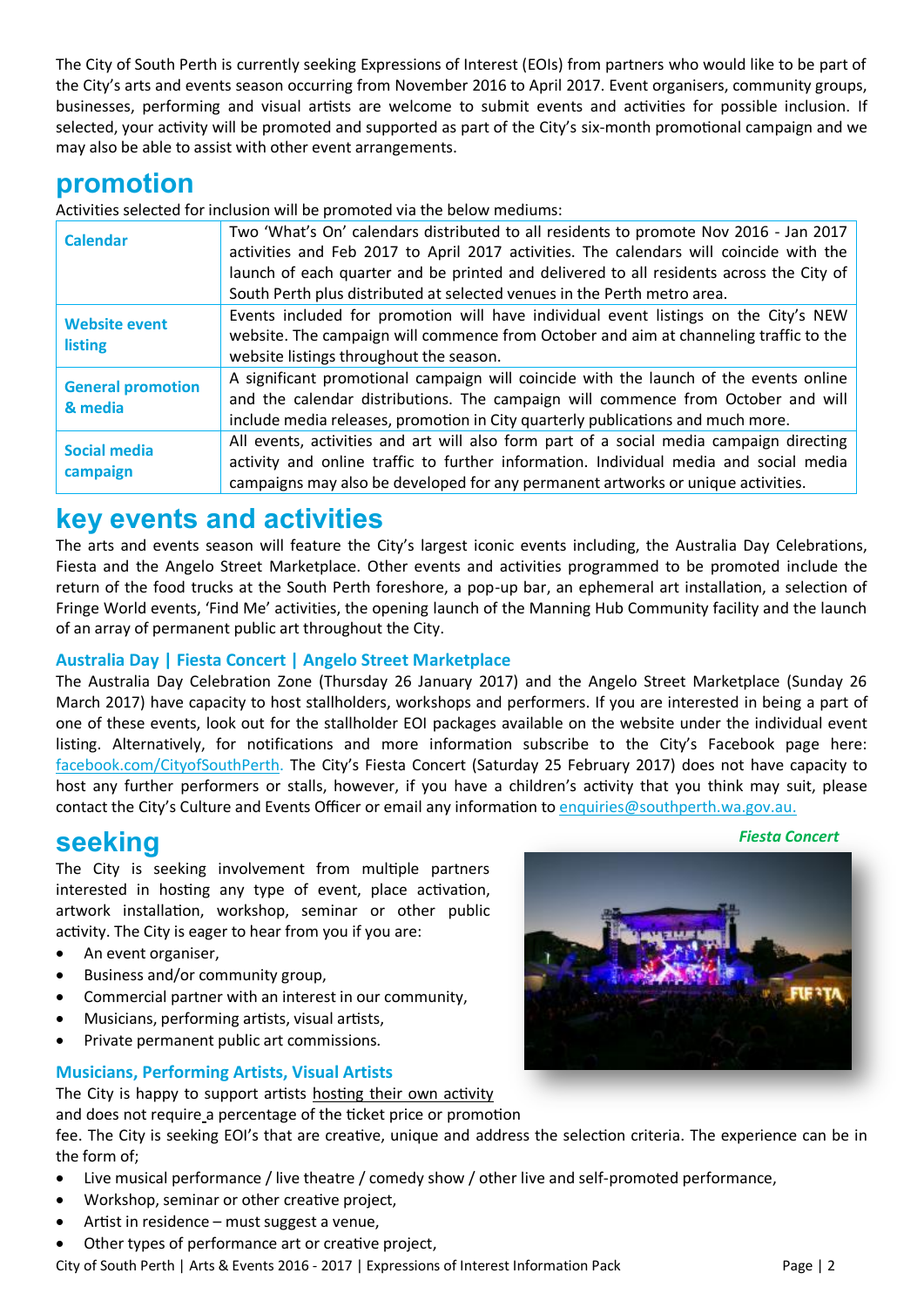- Large or small scale ephemeral public art\*.
- \*Refer to the Ephemeral Art EOI pack.

Professional individuals, performers or musicians seeking a paid opportunity should not apply via this EOI process. Those who wish to get in touch with the City may do so by forwarding their resume, photos, prices or packages direct to [enquiries@southperth.wa.gov.au.](mailto:enquiries@southperth.wa.gov.au) If there is the possibility of hosting the performance at a City managed event, the City will make contact to discuss this opportunity on a case by case basis.

### **Permanent Public Art**

Any business or developer (with a policy P316 commitment) planning to commission a mural or other permanent arts venture is encouraged to apply. The launch of any artworks on private land will be included in the calendar and promotions.

# **our support**

Depending on the submission, the City may provide in-kind support for your activity. As a guide the City is willing to offer the below support for select events;

- Promotional support that spans from Oct 2016 April 2017 (see promotion).
- In-kind support with reserve hire or venue hires, administration and/or amenity provision.
- Depending on the activity, we may offer additional logistic support such as bin provision, basic equipment (marquee/s, tables and chairs, etc.) volunteers, staffing or security to assist.
- Not-for-profit community groups or organisations may be eligible to apply for funding through one of the City's community funding opportunities (up to \$2000). More information is available here: [http://www.southperth.wa.gov.au/Services/Community](http://www.southperth.wa.gov.au/Services/Community-Funding)-Funding

# **selection criteria**

If your EOI is successful, you will be asked to submit more detail. More than one submission will be chosen and considerations will be given to the following event/activity/project:

| <b>Essential:</b> |                                                           | <b>Desirable:</b>                                                                                           |  |
|-------------------|-----------------------------------------------------------|-------------------------------------------------------------------------------------------------------------|--|
|                   | It occurs within the City of South Perth boundaries.      | It can be cross promoted as a City partnered or co-<br>6.                                                   |  |
| 2.                | It is inclusive by being:                                 | hosted event.                                                                                               |  |
|                   | a. A public event (not restricted to invitation<br>only), | It offers printed or visual opportunity for City<br>7.<br>acknowledgement, I.e. "Presented by City of South |  |
|                   | b. Low cost / value for money and/or                      | Perth" in programs and print material or opportunity                                                        |  |
|                   | c. Targets/attracts a demographic or minority             | to display City logo and/or banners at the activity.                                                        |  |
|                   | that City events may not.                                 |                                                                                                             |  |
| 3.                | There is a uniqueness of concept/experience.              |                                                                                                             |  |
| 4.                | There is a benefit to the City, the local area and/or     |                                                                                                             |  |
| the community.    |                                                           |                                                                                                             |  |
| 5.                | The event/activity proposes to be well planned.           |                                                                                                             |  |

### **Considerations:**

| <b>Venue &amp; Location</b> | Ensure you identify the type of venue best suited to your concept. There are also a variety of<br>walls, laneways and unused spaces that you may wish to activate. The City may be able to<br>negotiate the use of these spaces on your behalf. If you have an event or activity in mind, but<br>may not have a venue space, contact us to discuss your ideas. |
|-----------------------------|----------------------------------------------------------------------------------------------------------------------------------------------------------------------------------------------------------------------------------------------------------------------------------------------------------------------------------------------------------------|
| <b>Insurance &amp;</b>      | If your EOI is successful, you will be required to provide us with a copy of your Public Liability                                                                                                                                                                                                                                                             |
| <b>Additional Info</b>      | Insurance certificate relevant to the activity and further information. See 'What to submit'.                                                                                                                                                                                                                                                                  |
| <b>Acquittal</b>            | All partners will be expected to complete the City's post event survey.                                                                                                                                                                                                                                                                                        |

**A panel will determine the final submissions. The City reserves the right to accept or refuse applications, all decisions are final and no further correspondence will be entered into and canvassing of elected members is not permitted.**

# **what to submit**

At the initial stage, the City is only seeking a completed EOI Form in line with the selection criteria.

**If successful**, you will then be required to submit the following:

- All final details including date, time, duration, location, cost, ticketed/un-ticketed etc.
- Two photographs for promotional use.

City of South Perth | Arts & Events 2016 - 2017 | Expressions of Interest Information Pack Page | 3